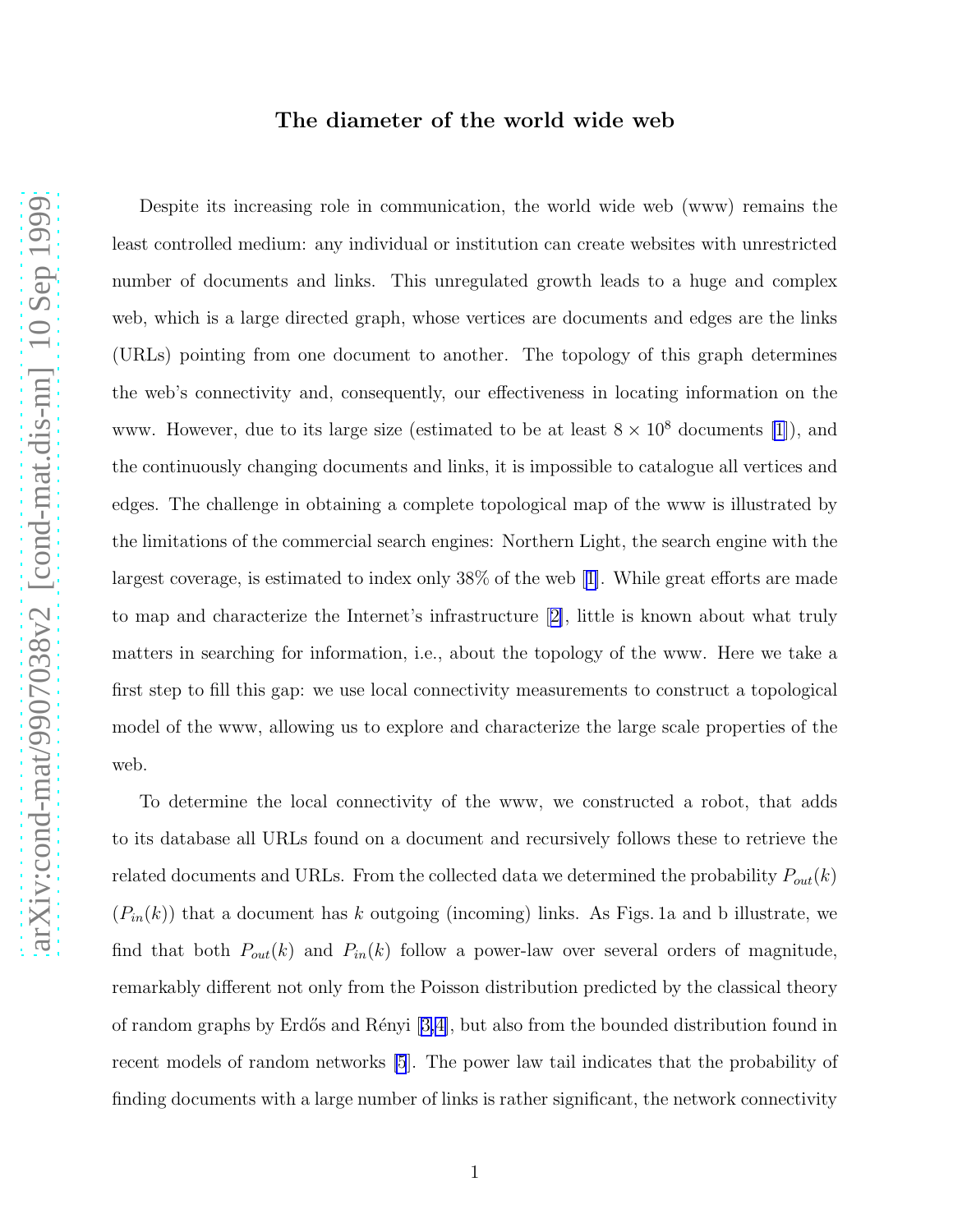being dominated by highly connected web pages. The same is true for the incoming links: the probability of finding very popular addresses, to which a large number of other documents point, is non-negligible, an indication of the flocking sociology of the www. Furthermore, while the owner of each web page has complete freedom in choosing the number of links on a document and the addresses to which they point, the overall system obeys scaling laws characteristic only of highly interactive self-organized systems and critical phenomena [\[6](#page-3-0)].

To investigate the connectivity and the large-scale topological properties of the www, we construct a directed random graph consisting of  $N$  vertices, assigning to each vertex  $k$ outgoing (incoming) links, such that  $k$  is drawn from the power-law distribution shown in Fig. 1a and b. To achieve this, we randomly select a vertex  $i$  and increase its outgoing (incoming) connectivity to  $k_i + 1$  if the total number of vertices with  $k_i + 1$  outgoing (incoming) links is less than  $NP_{out}(k_i+1)$   $(NP_{in}(k_i+1))$ . A particularly important quantity in a search process is the shortest path between two documents, dl, defined as the smallest number of URL links one needs to follow to navigate from one document to the other. As Fig. 1c shows, we find that the average of d over all pairs of vertices follows  $\langle d \rangle = 0.35+2.06 \log(N)$ , indicating that the web forms a small-world network [\[5,7](#page-3-0)], known to characterize social or biological systems. Using  $N = 8 \times 10^8$  [[1\]](#page-3-0), we find  $\langle d_{www} \rangle = 18.59$ , i.e., two randomly chosen documents on the web are on average 19 clicks away from each other. Since for a given N, d follows a Gaussian distribution,  $\langle d \rangle$  can be interpreted as the *diameter* of the web, a measure of the shortest distance between any two points in the system. Despite its huge size, our results indicate that the www is a highly connected graph of average diameter of only 19 links. The logarithmic dependence of  $\langle d \rangle$  on N is important to the future potential of the www: we find that the expected 1000% increase in the size of the web over the next few years will change  $\langle d \rangle$  from 19 to only 21. The relatively small value of d suggests that an intelligent agent, i.e., who can interpret the links and follow only the relevant one, can find in a short time the desired information by navigating the www. However, this is not the case for a robot, that locates the information based on matching strings: we find that such a robot, aiming to identify a document at distance  $\langle d \rangle$ , needs to search  $M(\langle d \rangle) \simeq 0.53N^{0.92}$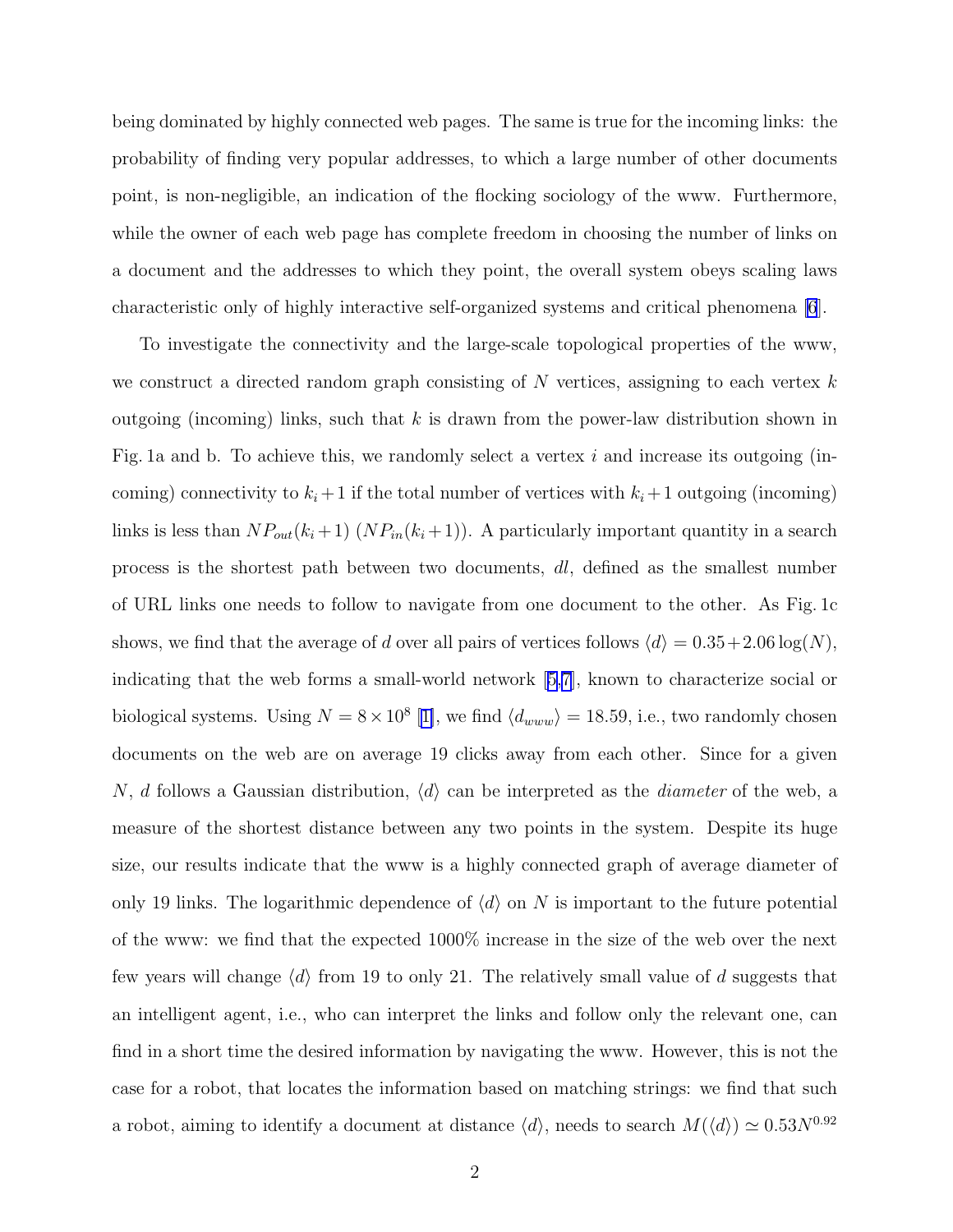documents which, using  $N = 8 \times 10^8$  [[1\]](#page-3-0), leads to  $M = 8 \times 10^7$ , i.e., to 10% of the full www. This indicates that robots cannot benefit from the highly connected nature of the web, their only successful strategy being indexing as large a fraction of the www as possible.

The uncovered scale free nature of the link distributions indicates that collective phenomena play an unsuspected role in the development of the www [\[8](#page-3-0)], requiring us to look beyond the traditional random graph models[[3–5,7\]](#page-3-0). A better understanding of the web topology, aided by modeling efforts, is crucial in developing search algorithms or designing strategies for making information widely accessible on the www. The good news is that, due to the surprisingly small diameter of the web, all that information is just a few clicks away.

## Réka Albert, Hawoong Jeong and Albert-László Barabási

*Department of Physics, University of Notre-Dame, Notre Dame, Indiana 46556, USA email:alb@nd.edu*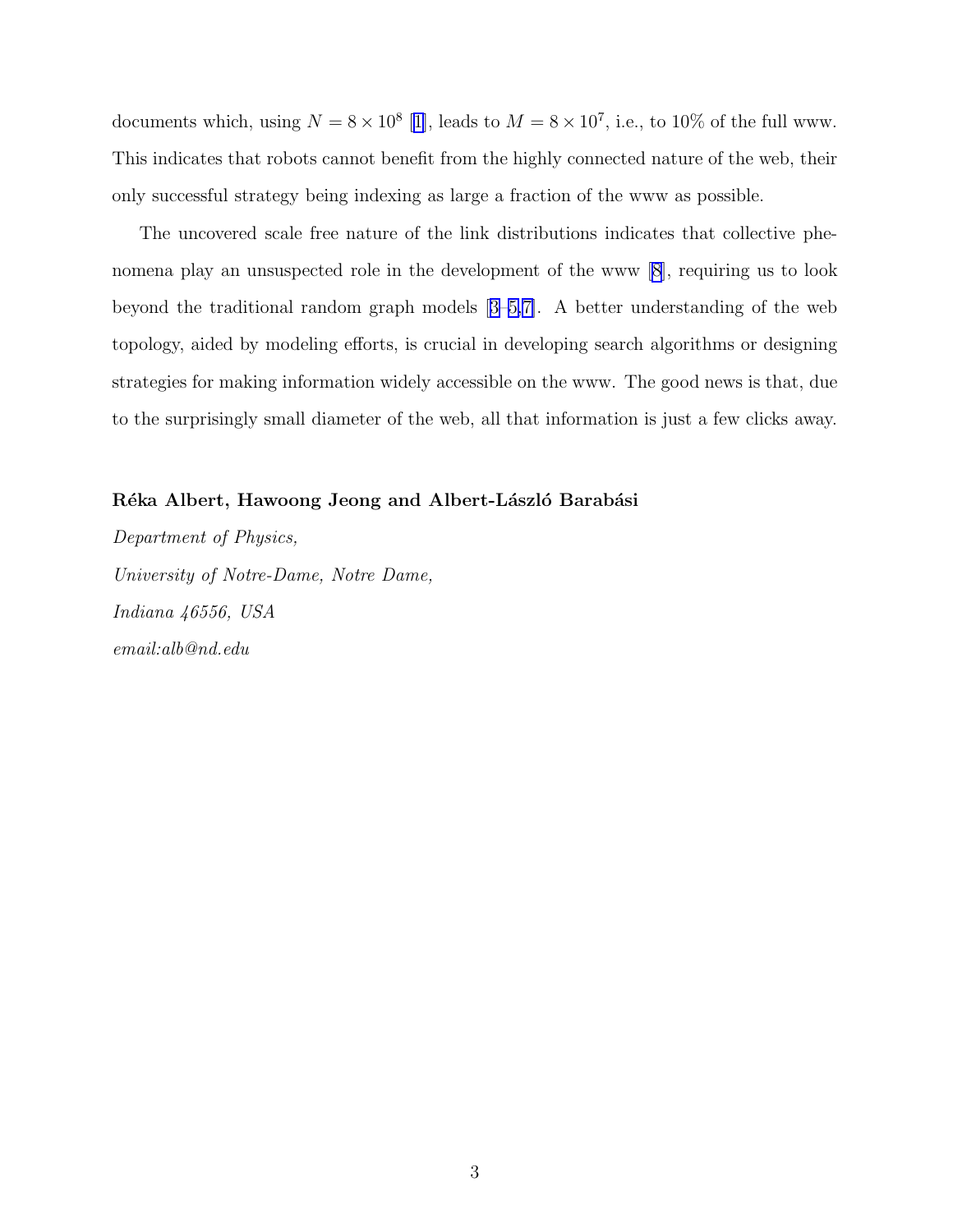## REFERENCES

- <span id="page-3-0"></span>[1] Lawrence, S. and Giles, C. L., *Nature* 400, 107-109 (1999).
- [2] Claffy, K., Monk, T. E. and McRobb, D., *Nature Web Matters*, Jan. 7 (1999); <http://helix.nature.com/webmatters/tomog.html>
- [3] Erdős, P. and Rényi, A., *Publ. Math. Inst. Hung. Acad. Sci* 5, 17-61 (1960).
- [4] Bollob´as, B., *Random Graphs* (Academic Press, London, 1985).
- [5] Watts, D. J. and Strogatz, S. H., *Nature* 393, 440-442 (1998).
- [6] Bunde, A. and Havlin, S., *Fractals in Science* (Springer-Verlag, 1994).
- [7] Barthélémy, M. and Amaral, L. A. N., *Phys. Rev. Lett.* **82**, 3180-3183 (1999).
- [8] Barabási, A.-L., Albert, R. and Jeong, H.,<http://xxx.lanl.gov/abs/cond-mat/990768>